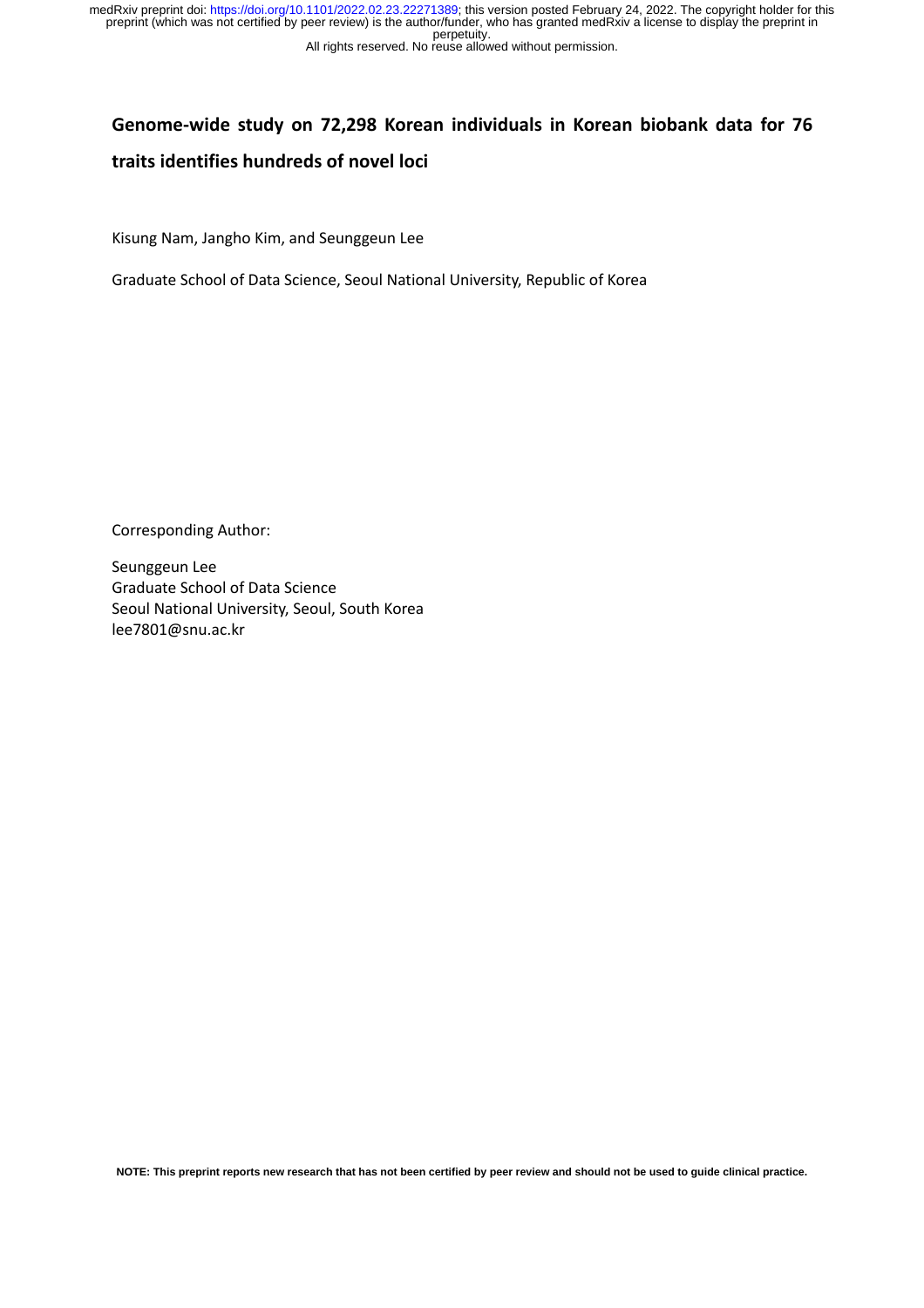# **Abstract**

Genome-wide association studies (GWAS) on diverse ancestry groups are lacking, resulting in deficits of genetic discoveries and polygenic scores. We conducted GWAS for 76 phenotypes in Korean biobank data, namely Korean Genome and Epidemiology Study (KoGES, n=72,298). Our analysis discovered 2,237 associated loci, including 117 novel associations, many of which replicated in Biobank Japan (BBJ) GWAS. We also applied several up-to-date methods for genetic association tests to increase the power, discovering additional associations that are not identified in simple case-control GWAS. We evaluated genetic pleiotropy to investigate genes associated with multiple traits. Following meta-analysis of 32 phenotypes between KoGES and Biobank Japan (BBJ), we further identified 379 novel associations and demonstrated the improved predictive performance of polygenic risk scores by using the meta-analysis results. The summary statistics of 76 KoGES GWAS phenotypes are publicly available, contributing to a better comprehension of the genetic architecture of the East Asian population.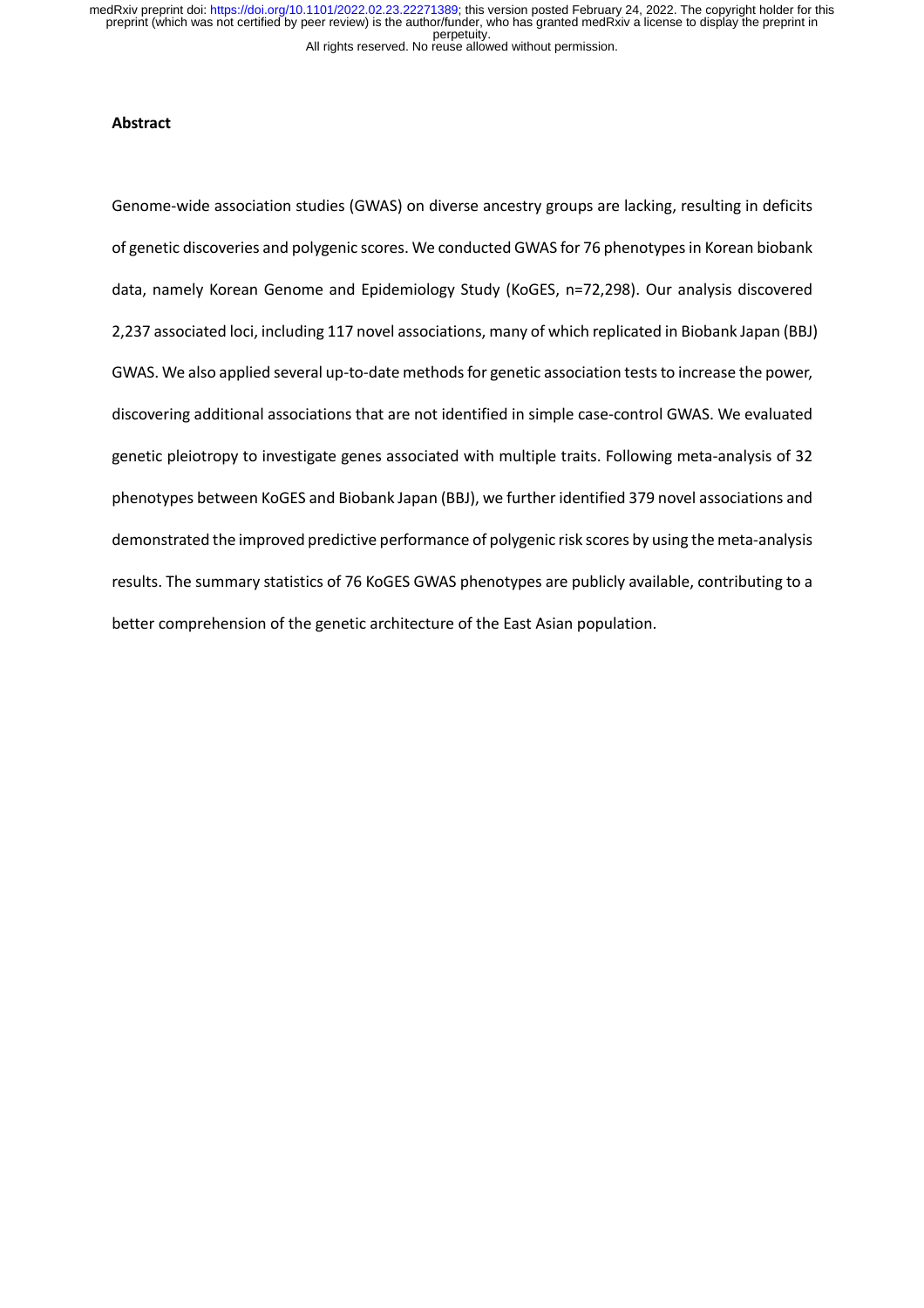## **Introduction**

Population-based biobanks such as UK Biobank $1,2$  and FinnGen<sup>3</sup> facilitate genome-wide association studies (GWAS) in tens of thousands or even millions of samples across a large number of traits. These extensive resources helped identify numerous genetic associations and elucidate genetic components of complex traits<sup>4,5</sup>. Using the analysis results, genome-based prediction models have been built and successfully identified individuals with a high risk of disease. Despite the success, a major limitation of the current status of GWAS is the relative lack of non-European samples<sup>6</sup>. As rare variants in Europeans can have high minor allele frequencies (MAF) in other ancestry groups, the lack of non-European samples can limit further discoveries. In addition, it can cause health disparities if the use of genetic discovery in clinical practice is limited to European-ancestry individuals.<sup>7</sup>

We report a GWAS of 76 phenotypes in 72,298 Korean individuals from the Korean Genome and Epidemiology Study (KoGES), a large biobank conducted by the National Biobank of Korea. Recently, several studies have contributed to the catalog of genetic associations using East Asian biobanks such as Biobank Japan (BBJ)<sup>8-10</sup> or Taiwan Biobank (TWB)<sup>11</sup>. By increasing the sample size and demographic diversity of East Asian GWAS samples, our analysis contributes to novel discoveries. Through the analysis of 14 binary diseases endpoints, 31 biomarkers, 23 dietary information, and 8 alcohol consumption phenotypes, we identified 2,237 associated loci for 43 phenotypes at the genome-wide significance level ( $p < 5 \times 10^{-8}$ ). In order to fully use the information in the KoGES data, in addition to the mixed effect model for continuous, binary, and categorical phenotypes, we applied up-to-date analysis methods for survival GWAS<sup>12</sup> and methods to incorporate family disease history<sup>3</sup>, and identified 19 additional significant associations. Among associations, 117 were novel, and more than 70 percent of novel associations with corresponding phenotypes and genetic variants in BBJ were replicated at a nominal p-value of 0.05. Many of the novel loci had very low MAF in Europeans, demonstrating power increment by utilizing samples from diverse ancestry groups.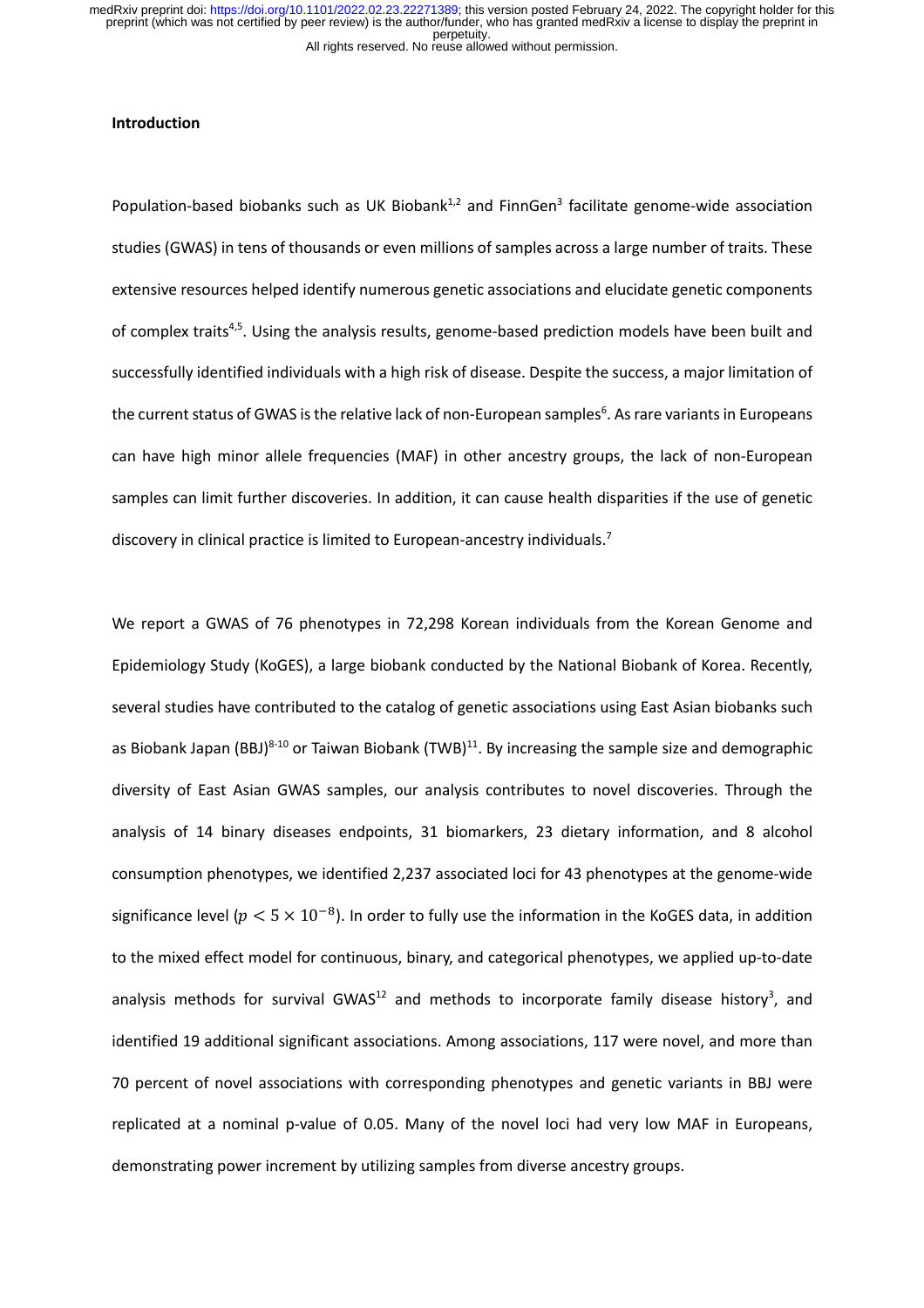To find East Asian-specific genetic associations, we conducted meta-analyses for 32 traits using KoGES and BBJ (n=251,000) GWAS results. We identified 379 novel loci for 25 traits, mostly in clinical biomarkers, and 85 percent of these loci were not identified in individual studies. We also constructed polygenic risk scores with meta-analyzed GWAS summary and showed that the PRS trained with the meta-analyzed KoGES and BBJ could have 20 percent larger  $R^2$  in the prediction of the trait-values in East Asian samples in UK Biobank compared to PRSs trained from BBJ GWAS only, demonstrating one potential utility of our analysis results. We publicly provide all GWAS summary statistics to broaden the understanding of the genetics basis of the East Asian population.

#### **Results**

# *Korean Genome and Epidemiology Study (KoGES)*

KoGES, part of the National Biobank of Korea, is a prospective cohort study with a comprehensive range of phenotypic measures and biological samples such as DNA, serum, plasma, and urine collected on approximately 210,000 individuals. KoGES includes the community-based Ansan and Ansung study, the urban community-based health examinee study (HEXA), and the rural community-based cardiovascular disease association study (CAVAS). Each cohort has the baseline assessment and followup measurement thereafter, and we used the baseline measures only in this study (see Methods for detail). The table in Figure 1 describes the sample size and the mean age of KoGES data by cohort. Total 72,000 samples with Korean chip<sup>13</sup> genotyped and imputed were used in our analysis.

#### *Genome-wide association analysis of 76 traits*

The overview of our analysis is shown in Figure 1 and the studied traits are described in Supplementary Table 1. We analyzed 14 binary diseases endpoints, 31 biomarkers, 23 dietary information, and 8 traits about alcohol consumption patterns. Total 8,056,211 genotyped and imputed variants were used in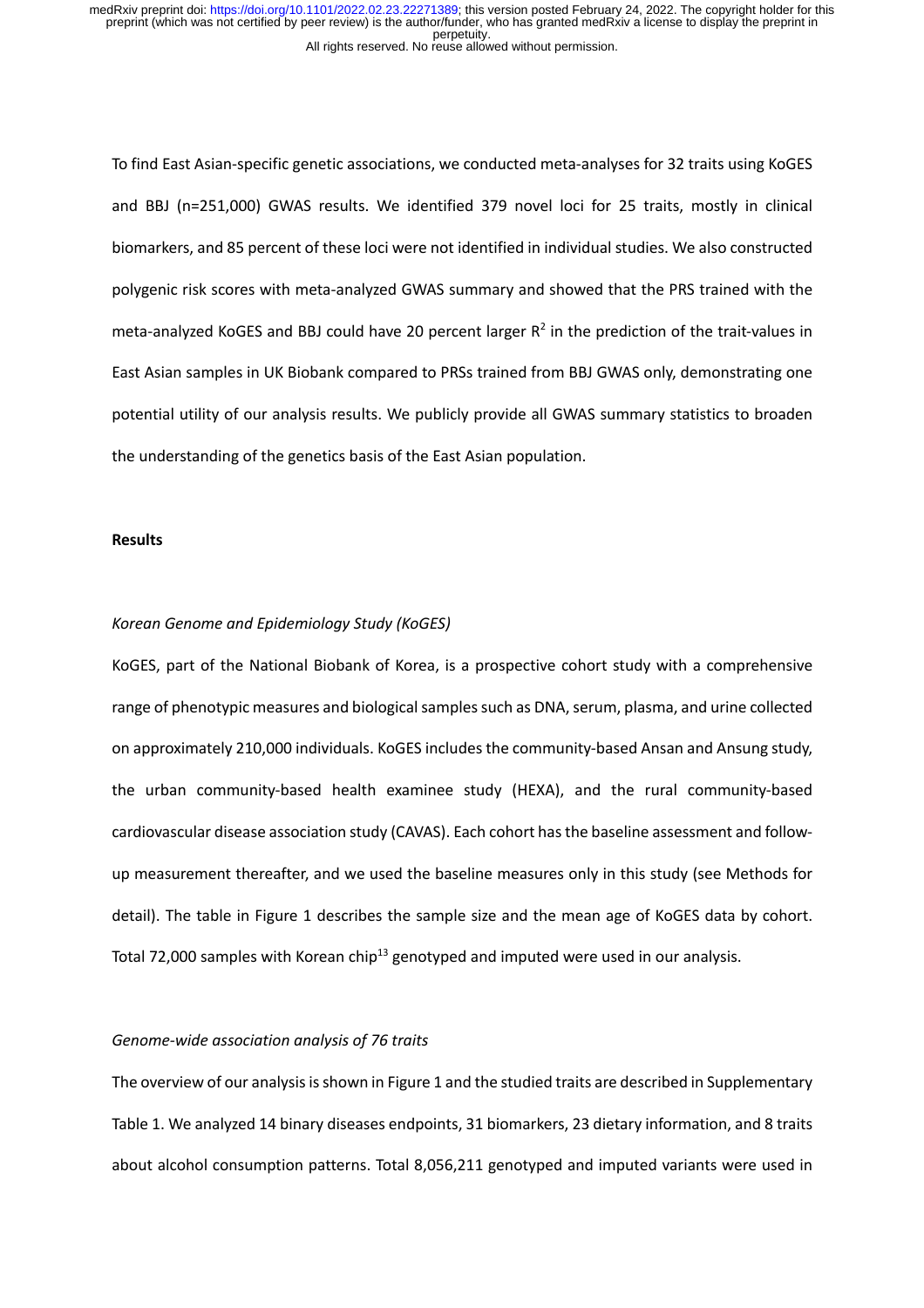our analysis. For continuous and binary traits, SAIGE<sup>14</sup> was used to maximize power while controlling type I error. For ordinal categorical phenotypes, we applied a proportional odds logistic mixed effect model (POLMM)<sup>15</sup>. Total 2,218 loci for 43 traits satisfying a genome-wide significance threshold ( $p <$  $5 \times 10^{-8}$ ) where significant clumped variants are identified using a window width of 5Mb and a linkage disequilibrium threshold of  $R^2 = 0.1$  (Supplementary Table 2). The estimated false discovery rate (FDR) is 0.0017 (FDR = 76 (# of traits)  $\times$  10<sup>6</sup> (# of independent Loci)  $\times$  5  $\times$  10<sup>-8</sup> (genome-wide significance threshold) / 2218 (# of significant loci)). We performed linkage disequilibrium score regression (LDSC)<sup>16,17</sup> to estimate heritability and genetic correlation (Supplementary Table 3). There were no significant confounding biases as the mean LDSC intercept values were 1.0139 for all 76 traits. As expected, height had the largest heritability ( $h^2 = 0.400$ ), followed by weight ( $h^2 = 0.270$ ) and blood platelet count ( $h^2 = 0.265$ ). The estimated heritabilities were similar to those of UKBB and BBJ  $(h^2 = 0.402$  and 0.386 for height, respectively). We additionally computed pairwise genetic correlations to discover the genetic relationship between phenotypes and represented them as a heatmap (Supplementary Figure 1). To avoid false positive findings, a genetic correlation was treated as zero when the p-value was greater than 0.05. We observed several phenotype clusters with high genetic correlations. 23 phenotypes related to nutrition intake form the largest cluster. In addition, we identified sets of closely related phenotypes such as (1) liver-related biochemical markers (aspartate transaminase, gamma-glutamyl transpeptidase, and alanine aminotransferase), (2) cardiovascular phenotypes (systolic blood pressure, diastolic blood pressure, and hypertension), and (3) hematological traits (hemoglobin, hematocrit, white blood cell count and red blood cell count).

Using the first onset age, we conducted survival analysis for 14 disease endpoints using SPACox, a method using Cox proportional hazards regression model. We replicated 15 significant associationsfor 3 traits that were not significant in case-control phenotype analysis. Incidence plots show that these loci influence the disease prevalence (Supplementary Figure 2). In addition, the association signals identified in case-control GWAS became more significant when applying survival analysis.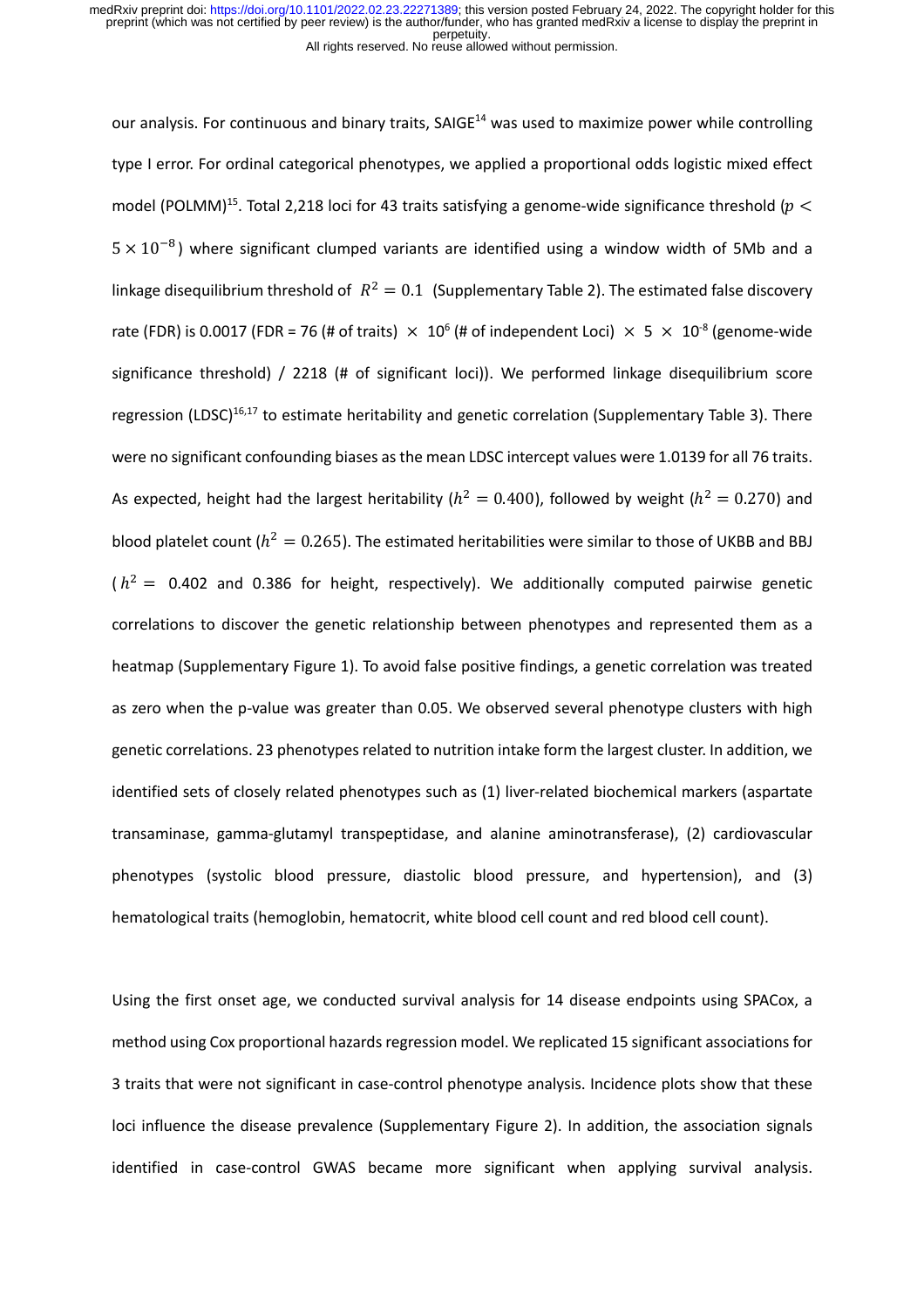(Supplementary Table 4).

By incorporating the family disease history, the association test power can be improved. We used the family disease history information of disease endpoints with TAPE<sup>18</sup>. In two types of cancer: gastric cancer and gallbladder cancer, we identified additional 4 independent association signals that were not detected in the analysis without family disease history. We calculated the mean value of the TAPEadjusted phenotypes by the genotype of the top SNP of each locus (Supplementary Table 5). As the number of minor alleles increases, we observe that the TAPE-adjusted phenotypes monotonically increase or decrease.

#### *Genetic pleiotropy analysis*

Since our analysis results show numerous associations, we investigated pleiotropy. To evaluate it at a gene level, we first mapped the most significant variant in each associated locus to a gene using FUMA<sup>19</sup> and then counted the number of phenotypes associated (Supplementary Table 6). Overall, 826 genes had more than 2 associations. Many genes in chromosome 12 showed high levels of pleiotropy. Two neighboring genes in chromosome 12, ERP29 (12:112,451,230-112,461,253; GRCh37) and NAA25 (12: 112,464,493-112,546,587; GRCh37), were the most pleiotropic genes with 28 associated phenotypes, and then 8 genes, including ALDH2, with 27 associated phenotypes (Figure 2). Except for genes in chromosome 12, GCKR in chromosome 2, associated with 11 phenotypes, was the most pleiotropic. GCKR encodes glucokinase regulatory protein and is related to many phenotypes affected by glucose metabolism, such as fasting glucose and insulin measurement<sup>20</sup>. This result is consistent with the studies on other biobank data such as BBJ and UKB10.

The number of associated traits per variant is also used to quantify the degree of pleiotropy. 131 variants in chromosome 12 were associated with more than 10 traits. SNP rs11066132 and rs116873087, intron variants in NAA25, were the most pleiotropic variants (23 traits). Except for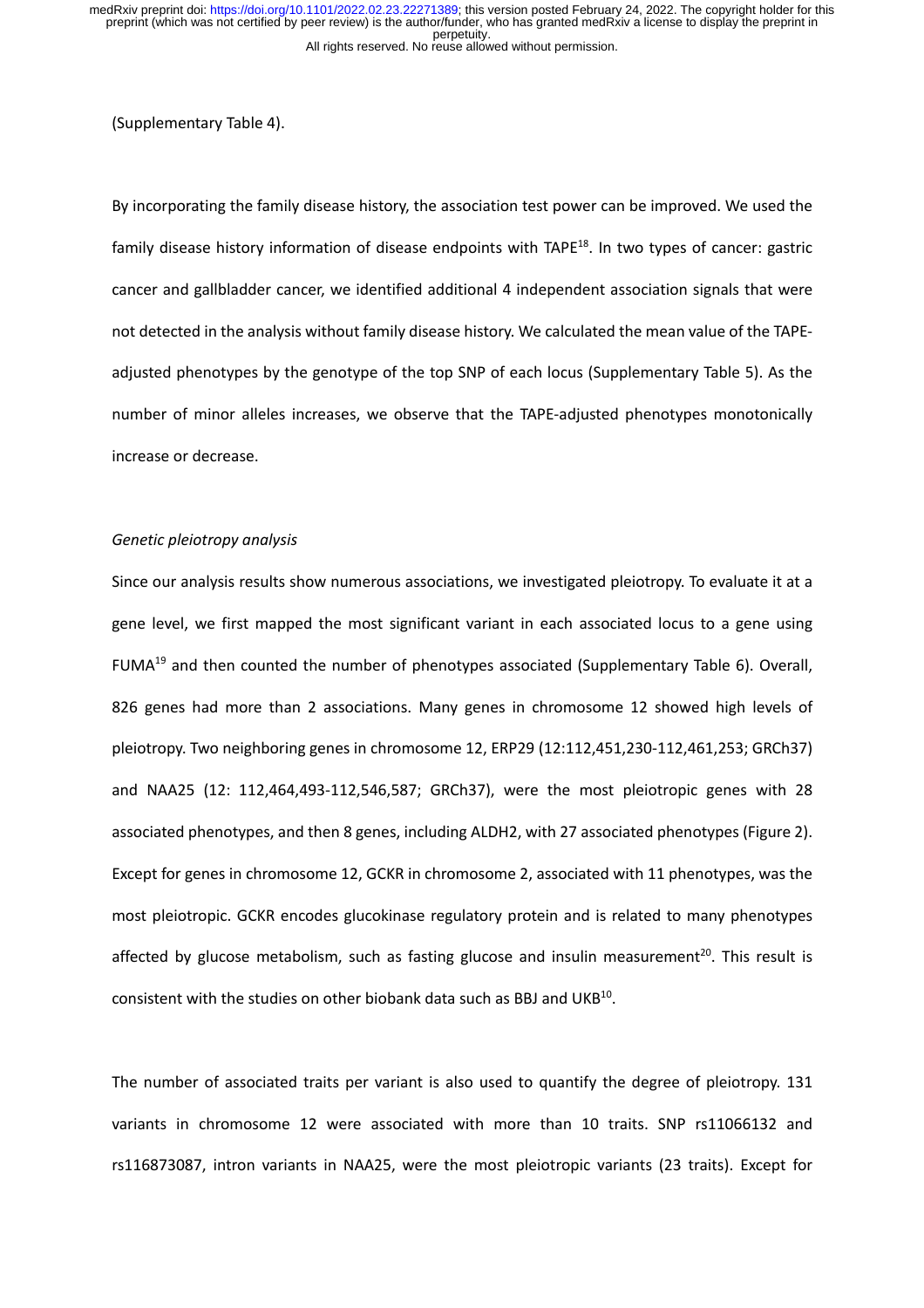variants in chromosome 12, rs1260326, a missense variant at the GCKR locus (and 2:27,745,764), was the most pleiotropic variant (11 traits).

# *Novel associations and replications*

We identified 117 novel associations for 28 traits among the significant associations (Supplementary Table 7). We defined the association as novel if the association is not reported in the GWAS catalog and the p-value is not genome-wide significant (p-value  $< 5 \times 10^{-8}$ ) in the BBJ GWAS (see Method). Among 117 novel associations, 53 top SNPs for 18 phenotypes were present in BBJ, and 38 SNPs (71.7%) out of 53 had BBJ p-value < 0.05. Many of the corresponding variants have low minor allele frequencies in the European population (Supplementary Figure 3). For example, rs939955, an intergenic variant between CYP3A4-CYP3A7, was associated with triglycerides level ( $p = 2.47 \times 10^{-9}$ , BBJ p-value =  $1.2 \times 10^{-4}$ ). The MAF of rs939955 in KoGES was 0.22, but it was very rare among Europeans (MAF<sub>EUR</sub>=0.002). Both CYP3A4 and CYP3A7 belong to Cytochrome P450 (CYP) superfamily and are well known for drug metabolism. A variant rs1314013, at the ZEB1 locus, was associated with weight ( $p =$ 7.19  $\times$  10<sup>-11</sup>, BBJ p-value = 2.7  $\times$  10<sup>-4</sup>, MAF<sub>KoGES</sub>=0.17, MAF<sub>EUR</sub>=0.04). In an experiment on mice, the zinc finger E-box binding homeobox (ZEB1) transcription factor was a repressor of adiposity<sup>21</sup>. A variant rs118190473, at ANXA3, was associated with HDL cholesterol level ( $p = 4.49 \times 10^{-8}$ , p-value in BBJ =  $7.0 \times 10^{-6}$ , MAF<sub>KoGES</sub>=0.155, MAF<sub>EUR</sub>=0.005). Since adipocyte differentiation and lipid accumulation is the potential function of Annexin A3 (ANXA3) $^{22,23}$ , our result may provide a link between HDL level and the ANXA3 locus. We identified rs9921399, an intron variant at CES1, was associated with LDL cholesterol ( $p = 1.37 \times 10^{-9}$ , BBJ p-value =  $5.5 \times 10^{-5}$ , MAF<sub>KoGES</sub>=0.45,  $MAF<sub>EUR</sub>=0.23$ ). Although this locus has not been demonstrated in GWAS, it is known that LDL cholesterol levels were reduced in carboxylesterase 1 (CES1) deficient mice.<sup>24</sup> We compared effect sizes and 95% confidence interval for those 4 loci and drew locus zoom plots (Supplementary Figure 4).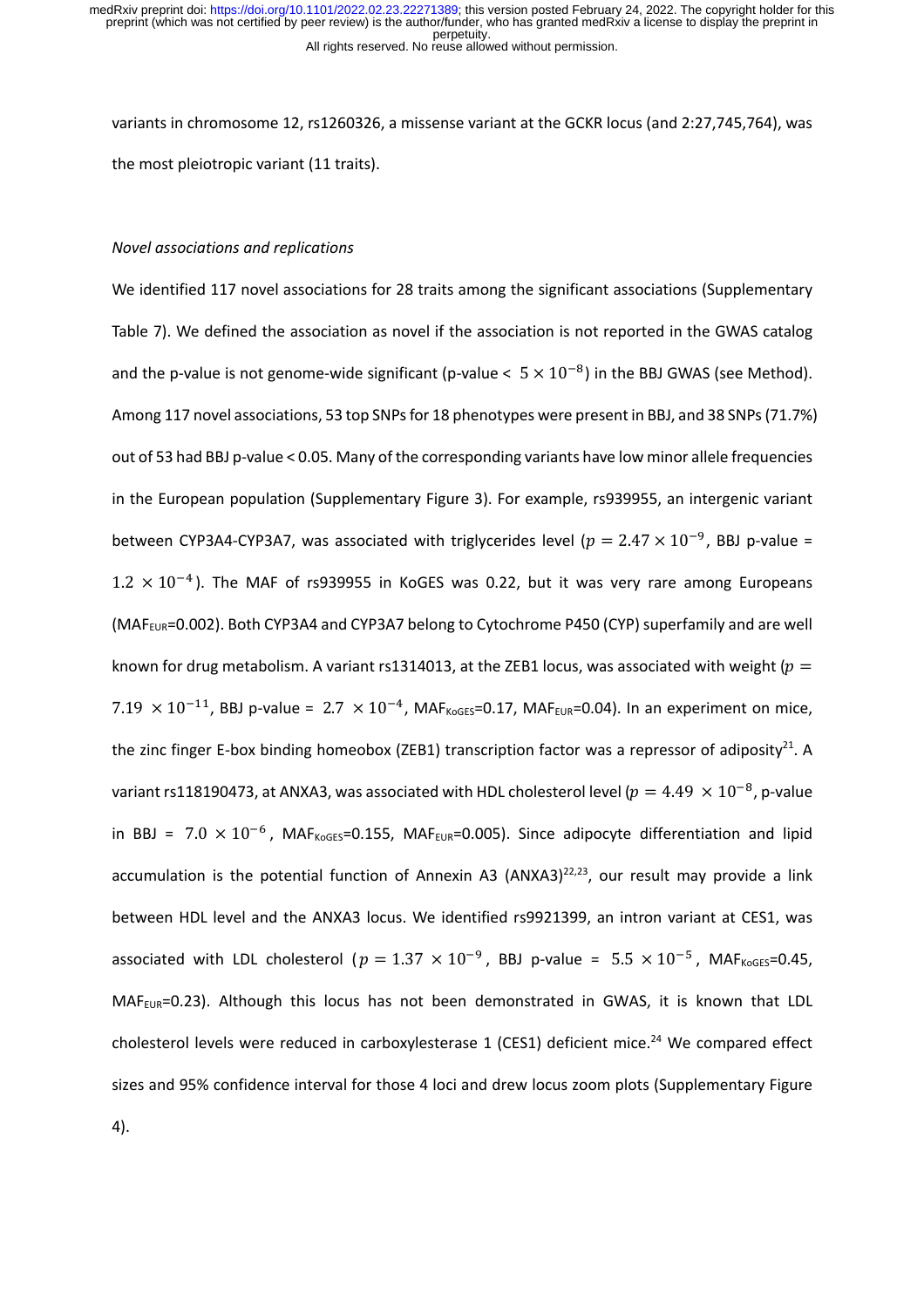#### *Meta-analysis with Biobank Japan (BBJ)*

To identify genetic associations in the East Asian population, we conducted a meta-analysis for 9 disease endpoints and 23 biomarkers for KoGES together with Biobank Japan (BBJ) and identified 289 genome-wide significant associations for diseases endpoints and 6,197 significant associations for biomarkers (Supplementary Table 8). Figure 3 represents the number of associations identified in the meta-analysis across KoGES and BBJ. As expected, meta-analysis substantially increased the number of significant associations. Of the total 6,486 associated locus-trait pairs, 1,677 (25.8%) were newly identified by the meta-analysis. For example, alanine aminotransferase GWAS identified 26 loci in KoGES and 52 in BBJ, yet 124 loci were significant in the meta-analysis. Among the identified associations, 379 (2 disease-associated and 377 biomarker-associated) were novel and 321 novel associations were not significant in individual GWAS of KoGES or BBJ.

#### *Polygenic Risk Score Improvement*

We calculated polygenic risk scores (PRS) based on the meta-analysis GWAS results across KoGES and BBJ and compared them with the BBJ-based PRS model. Using PRS-CS<sup>25</sup>, we trained the PRS model for systolic blood pressure (SBP), diastolic blood pressure (DBP), high-density lipoprotein cholesterol (HDLC), low-density lipoprotein cholesterol (LDLC), and triglycerides (TG). To estimate unbiased prediction performance, we used East Asian samples in UK Biobank as the test samples. For all 5 phenotypes we tested, PRS based on the meta-analysis provides better predictive performance, in terms of R-squared, compared to BBJ-based PRS, in all models that adjusted for age and sex as covariates (  $R_{HDLC,BBJ}^2 = 0.2619$  and  $R_{HDLC,META}^2 = 0.2783$  ), models adjusted for sex only ( $R_{HDLC,BBJ}^2 = 0.2524$  and  $R_{HDLC, META}^2 = 0.2693$ ) and that without adjustment ( $R_{HDLC,BBJ}^2 =$ 0.0722 and  $R_{HDLC, META}^2 = 0.0926$ ). The entire analysis result is described in Supplementary Table 9. This result demonstrates that the meta-analysis including our KoGES GWAS can contribute to the improvement of risk prediction for East Asians.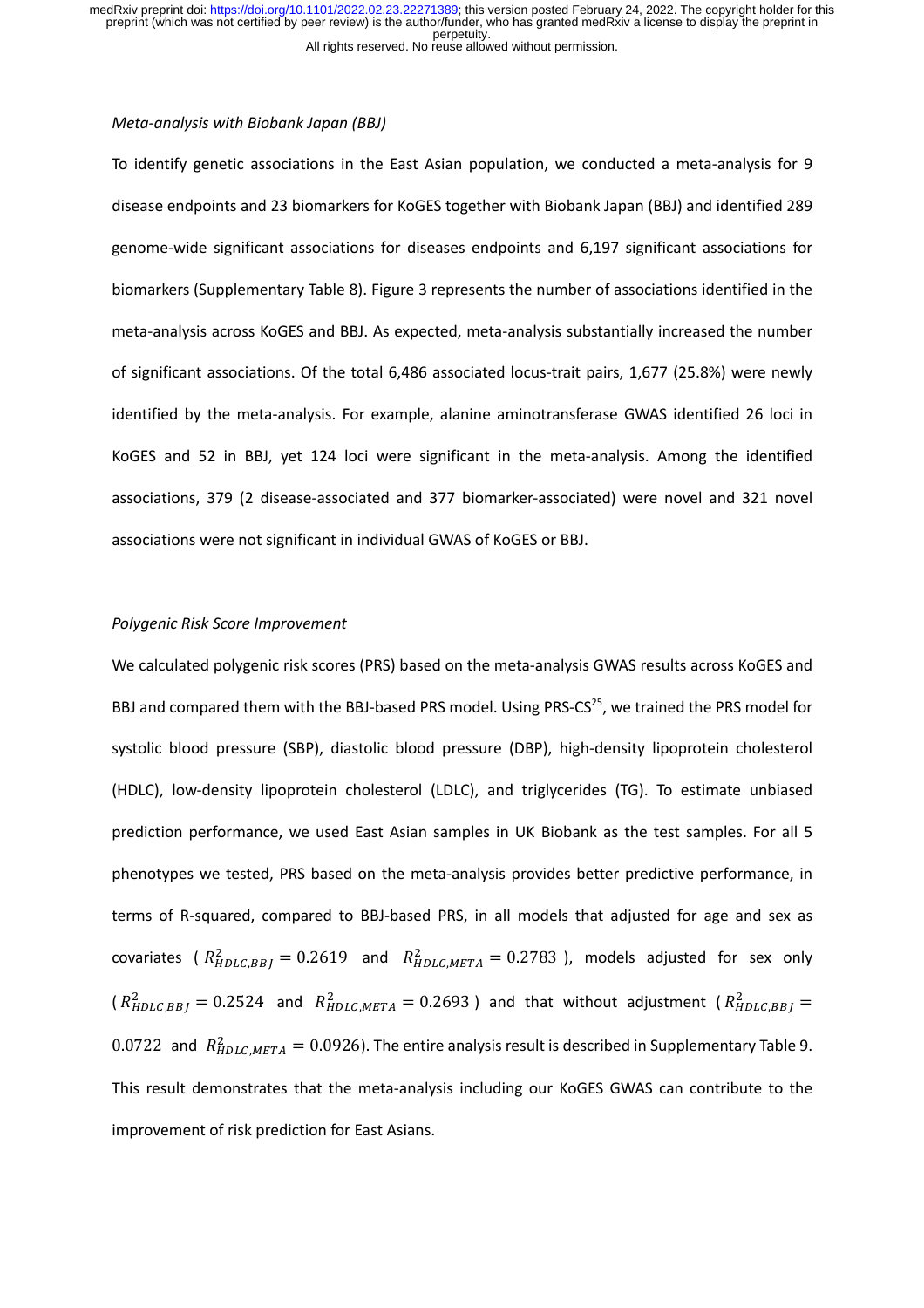#### **Discussion**

In this paper, we carried out GWAS for 76 phenotypes in 72,000 Korean samples and identified a large number of significant associations. Our analysis found 117 novel associations previously unknown, and many of them were replicated in BBJ. We also performed pleiotropy analysis and illustrated that the most pleiotropic regions such as a region of chromosome 12 including ERP29, NAA25, and ALDH2, and a chromosome 2 region including GCKR. Through the meta-analysis with BBJ, we further identified a large number of significant associations. Since most of the novel associations in the meta-analysis with BBJ were not identified in individual GWAS, our study contributes to increasing the effective sample size. We additionally compared the prediction models based on the meta-analysis results and BBJ summary statistics. We demonstrated that a model based on the meta-analysis across KoGES and BBJ has better prediction performance when predicting trait values for East Asian samples in UK Biobank.

Biobanks collect additional disease information from either survey or electronic records, such as time to disease onset and family disease history. In addition to genetic association analysis of continuous, binary, and categorical phenotypes, we applied survival analysis (SPACox) and model with family history (TAPE) to utilize time-to-onset age and family history. These methods found 19 more significant loci in 5 traits; all of them were previously known, validating the approach. In addition, many of the significant loci p-values were improved. Our analysis demonstrates that time-to-onset and family history are valuable data and can help to identify true associations.

In our pleiotropy analysis, many genes in chromosome 12 were highly pleiotropic and many of the associated phenotypes were alcohol consumption-related. Based on this, it is reasonable to assume that ALDH2 association with alcohol drive the signals. The variant rs671 in ALDH2 had a significant negative effect on alcohol consumption, hence, affected many alcohol consumption phenotypes and alcohol-related phenotypes such as blood pressure and cholesterol level. Interestingly, ERP29 and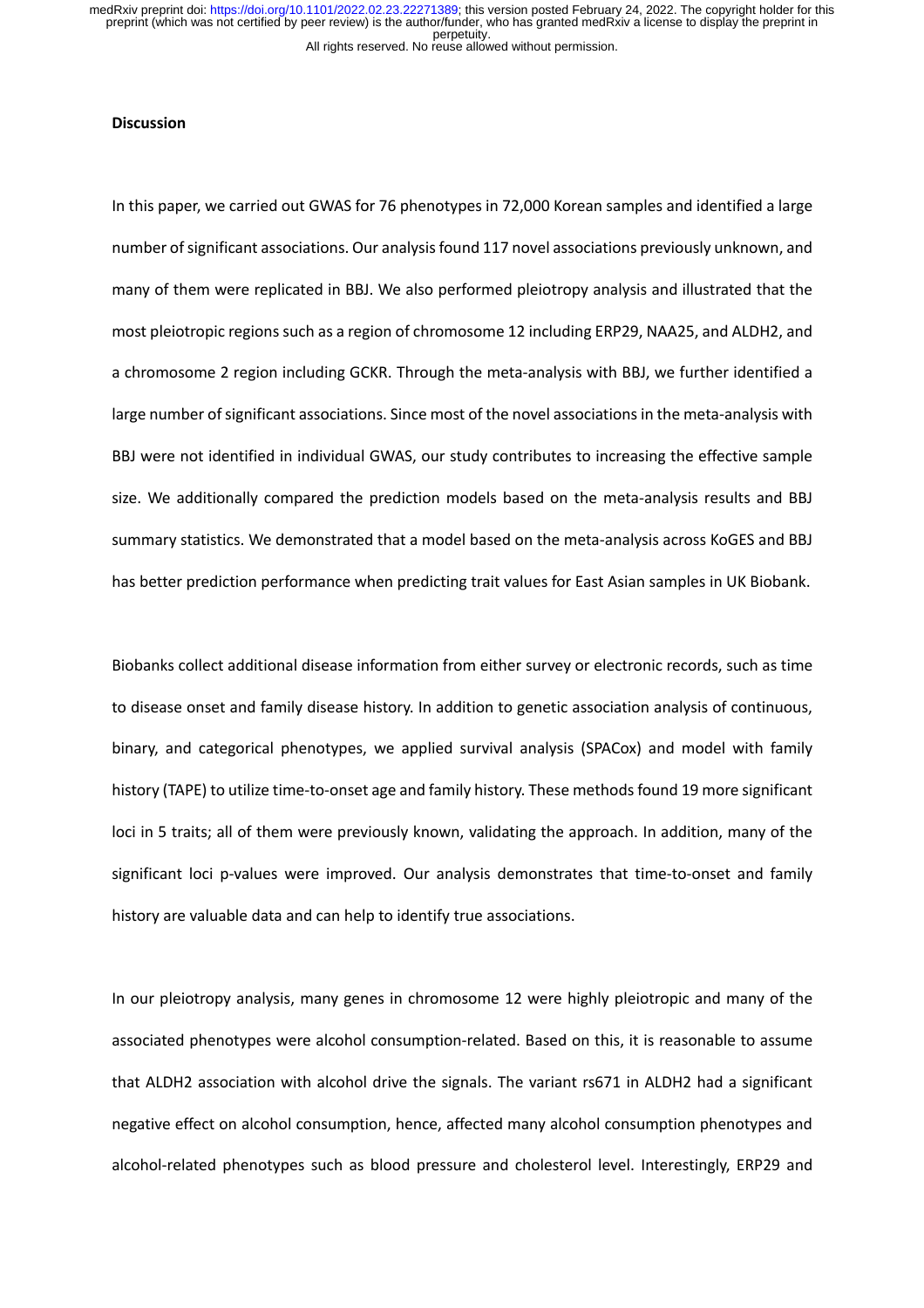NAA25 had an additional association with thyroid disease. NAA25 is known for its association with hypothyroidism<sup>26</sup>, and both ERP29 and NAA25 genes are linked to several traits, including blood pressure and alcohol-related traits<sup>27</sup>

There are several limitations in our study. First, the disease status phenotypes in KoGES are collected through a self-reported survey and have not been verified by an expert diagnosis. Second, the nutrition intake data in KoGES is derived from a food frequency questionnaire (FFQ) involving 103 foods (See methods), which can have errors. Third, since there is no information on medication in KoGES data, calibration of several continuous phenotypes, such as blood pressure, was not feasible. Despite the limitations, our study is the only existing research that analyzed a large number of phenotypes in the Korean population.

To better predict and prevent complex diseases, we need large GWAS in diverse populations. Ideally, GWAS results should be publicly available for meta-analysis and downstream analysis, including novel association identification and replication, PRS calculation, and Mendelian Randomization. All our GWAS and meta-analysis results are publicly available on a PheWeb<sup>28</sup> website with interactive visualization of Manhattan, Q-Q, locus zoom plots. By providing East Asian GWAS on many phenotypes, our results will contribute to elucidating the genetic architecture of complex traits.

# **Methods**

#### *KoGES data*

We used measures of the baseline recruitment, and only genotyped samples that met the following exclusion criteria were used: low call rate (< 97%), excessive heterozygosity, excessive singletons, gender discrepancy, and cryptic first-degree relatives. SNPs with low HWE p-value (<  $10^{-6}$ ) or low call rate (< 95%) were excluded. After quality control, data were phased using Eagle v2.3 and imputed using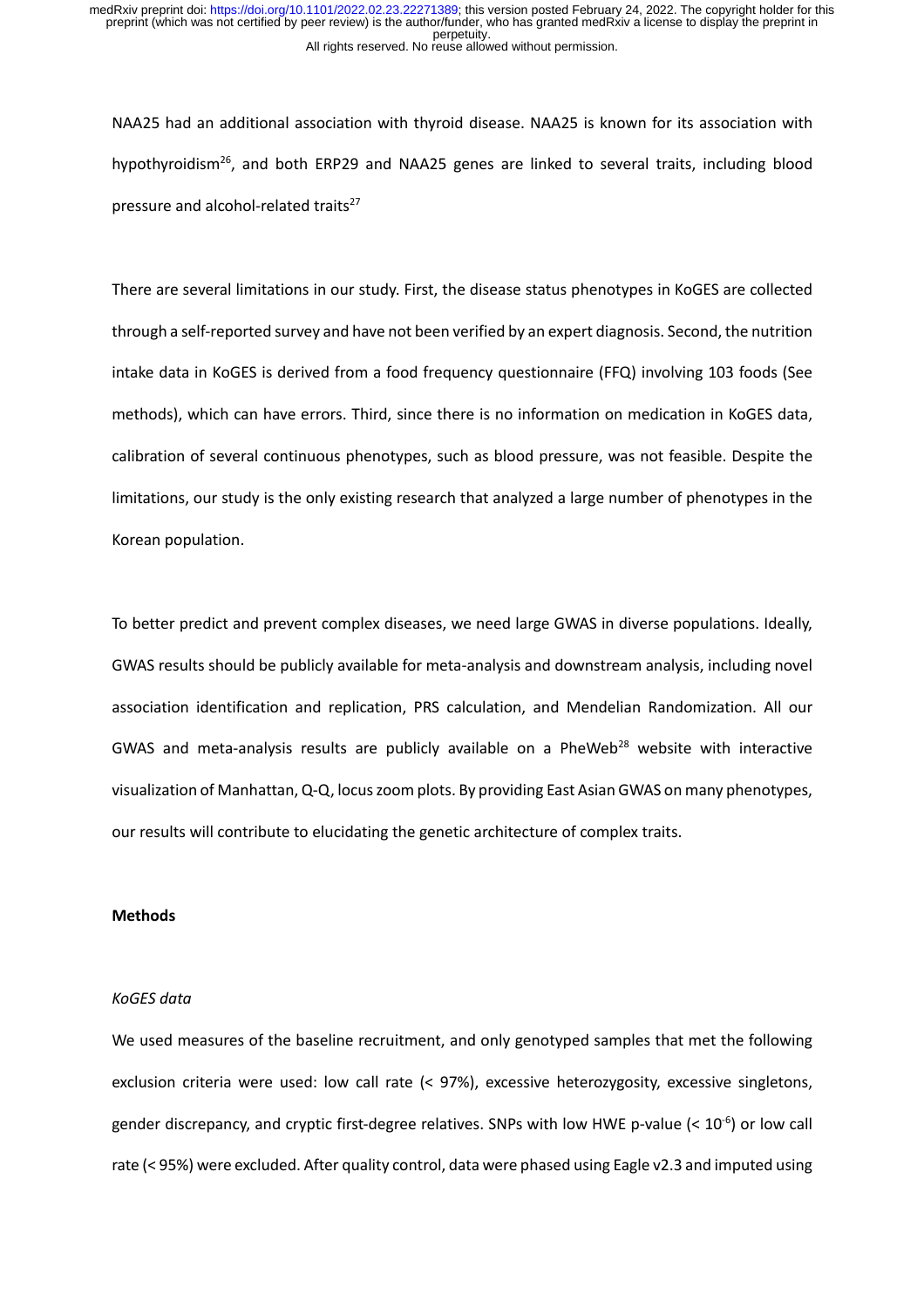IMPUTE4 with 1000 Genomes Project Phase 3 data and Korean reference genome as a reference panel. Variants with imputation quality score (IQS) < 0.8 and MAF < 1% were excluded after imputation. We analyzed 8,056,211 variants in total after these processes.

Anthropometric and clinical measurements in KoGES were obtained by physical examinations and clinical investigations, and the disease status of the participants and family members were collected by the interview. Nutritional intake data were calculated based on a categorical food frequency questionnaire (FFQ) involving 103 foods. Detailed methods for the measurements, interviews, and questionnaires are described elsewhere.<sup>29,30</sup>

# *GWAS of KoGES data*

For both binary and quantitative traits, we conducted GWAS using a linear mixed model implemented in SAIGE (version 0.44.5) in order to maximize power while controlling type I error for case-control imbalance. In step 1, we used 327,540 variants with Imputation Quality Score (IQS) = 1 to obtain the genetic relationship matrix (GRM). We used the top 10 principal components (PC), age, sex, and adjustment of assessment details such as cohort, year of examination, as covariates in step 1. For quantitative traits, we applied rank-based inverse normal transformation and leave-one-chromosomeout (LOCO) scheme to remove the proximal contamination. For ordinal categorical traits, we used a proportional odds logistic mixed model (POLMM) to model the nature of ordinal categorical phenotypes. POLMM is also known to be robust for imbalanced phenotypic distributions, while linear mixed models do not control type I error rate well. After GWAS, we conducted clumping analysis using PLINK2<sup>31</sup> for the variants with p-values less than  $5 \times 10^{-8}$ , window size of 5Mb, and linkage disequilibrium threshold  $R^2$  of 0.1 to count independent genome-wide significant loci. We carried out LD score regression using ldsc (version 1.0.1) to estimate SNP-based heritability, confounding bias, and genetic correlation. We reported the results for all 76 studied traits (Supplementary Table 2).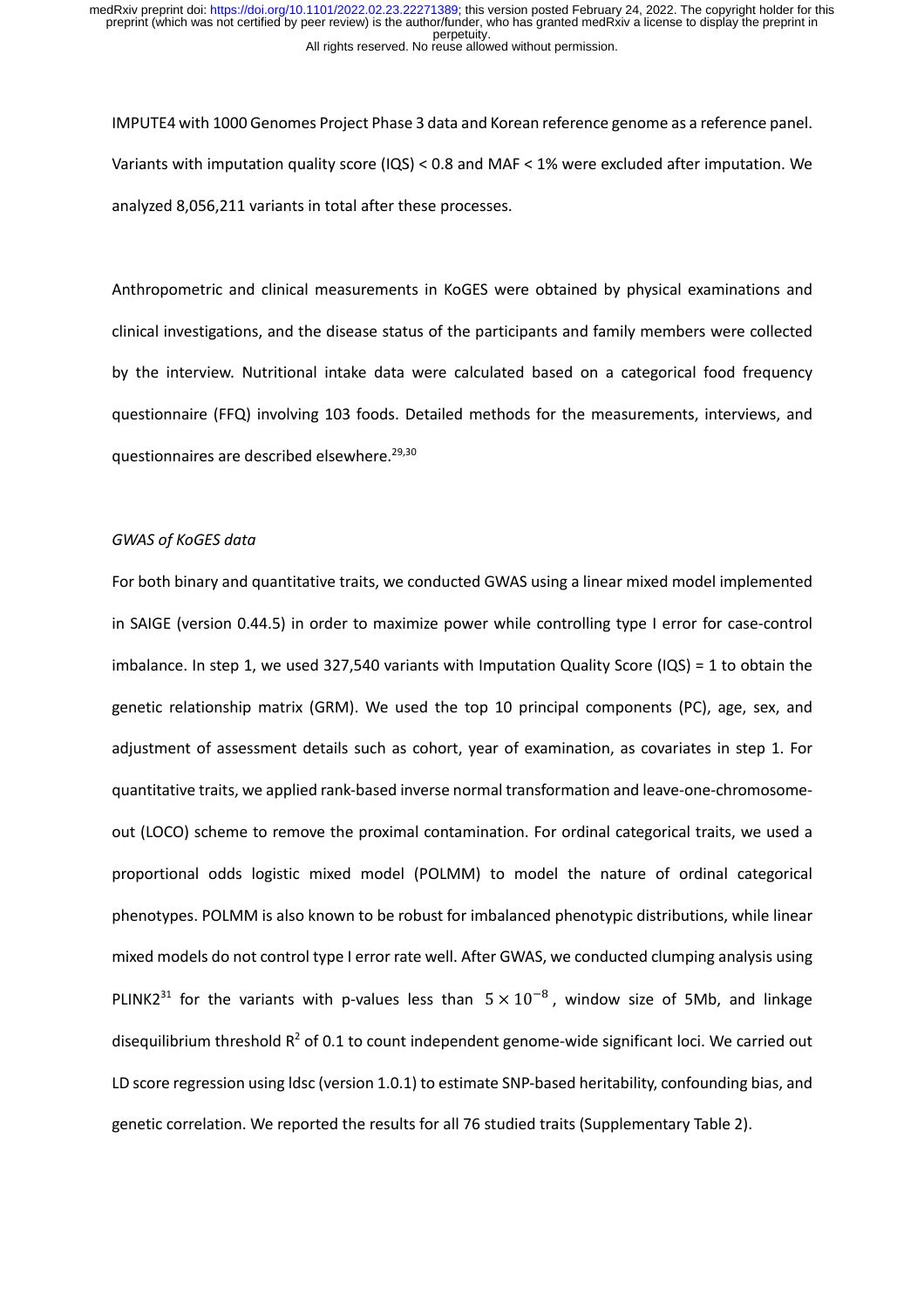We performed survival analysis for 14 disease endpoints with SPACox (version 0.1.2), a Cox proportional hazards regression model with saddlepoint approximation, using the first onset age in KoGES. We used the same covariates (top 10 PCs, age, sex, and batch effect).

In KoGES, family disease history data collected by the survey are available. This data indicates whether a family member (separated in paternal, maternal, and siblings) has ever been diagnosed with the disease. With these family disease histories in our data, we conducted association analysis using TAPE (version 0.2.1). We first adjusted phenotypes (disease status) using three types of family history of disease: paternal, maternal, and siblings for 12 disease endpoints. In this study, we adjusted phenotypes assuming  $\rho$ , a pre-specified constant indicating the increase in latent disease risk, is equal to 0.5.

# *Gene-level Genetic pleiotropy analysis*

We measured the degree of pleiotropy by counting the number of associated traits (out of 76 traits) per gene and per variant for KoGES GWASs. We excluded the results from survival analysis (SPACox) and model with family history (TAPE) when counting the number of associated traits. For gene-level pleiotropy, we used the SNP2GENE function of FUMA<sup>19</sup> to map SNPs in GWAS results to a gene with 1000 Genome Phase 3 EAS as a reference panel. All parameters used in gene mapping are default values provided by FUMA. For variant-level pleiotropy, we counted the number of associated traits satisfying a genome-wide significance threshold ( $p < 5 \times 10^{-8}$ ).

#### *Novel association identification*

We searched for existing associations using the GWAS catalog<sup>32</sup> within  $\pm$ 500kb from the lead variant to regard an associated locus as novel. In order to screen for variants that have been previously reported, we first used gwasrapidd<sup>33</sup> R package to access the representational state transfer (REST) application programming interface (API) of the GWAS catalog. To map traits reported under different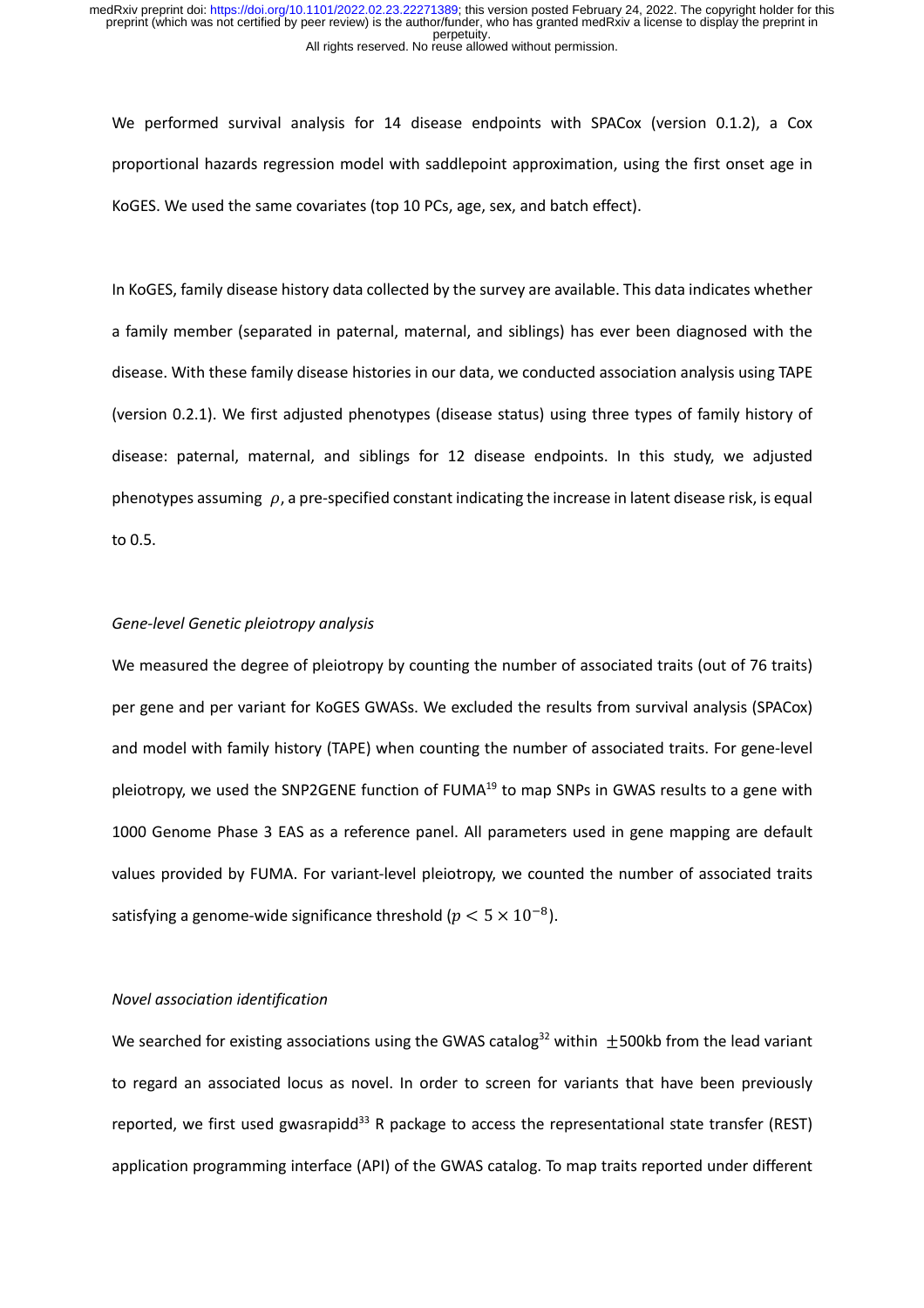names of traits, we used experimental factor ontology (EFO) traits, and we again exhaustively searched for existing reports of association in the same or similar phenotypes. For example, variants that have been reported for blood-pressure-related traits were excluded from the novel loci for hypertension. Since the results by BBJ<sup>10</sup> were not listed in the GWAS catalog at the time of evaluation for the novel association, we additionally excluded variants that were genome-wide significant in BBJ.

#### *Meta-analysis with Biobank Japan*

Summary statistics of BBJ were downloaded from the Biobank Japan PheWeb website (https://pheweb.jp/). 9 disease endpoints and 23 biomarker phenotypes were presented in both KoGES and BBJ, and a total of 6,907,490 variants were overlapped in these two studies. The z-score based meta-analysis method was used to calculate p-values and we used the inverse variance method to obtain the effect sizes for risk prediction. To identify the novel loci, we applied the same criteria as mentioned in the previous section.

## *PRS evaluation*

We calculated polygenic risk scores (PRS) using PRS-CS (version released on June 4, 2021). For both BBJ-based and meta-analysis-based models, we used East Asian (EAS) in 1000 Genomes Project phase 3 samples as the LD reference panel. All parameters used in our analysis are default values provided by PRS-CS software, and we did not specify the global shrinkage parameter phi to use a fully Bayesian approach. When training the PRS models, we used summary statistics after filtering variants that exist in all UK Biobank, KoGES, and BBJ. We additionally restricted variants in HapMap3 as in Prive et al<sup>34</sup>, so a total of 900,746 variants were used. The effect sizes of the meta-analysis were calculated from inverse variance methods described in the meta-analysis part.

#### **Data availability**

The summary statistics, Manhattan plots, and quantile-quantile plots for 76 phenotypes in the KoGES,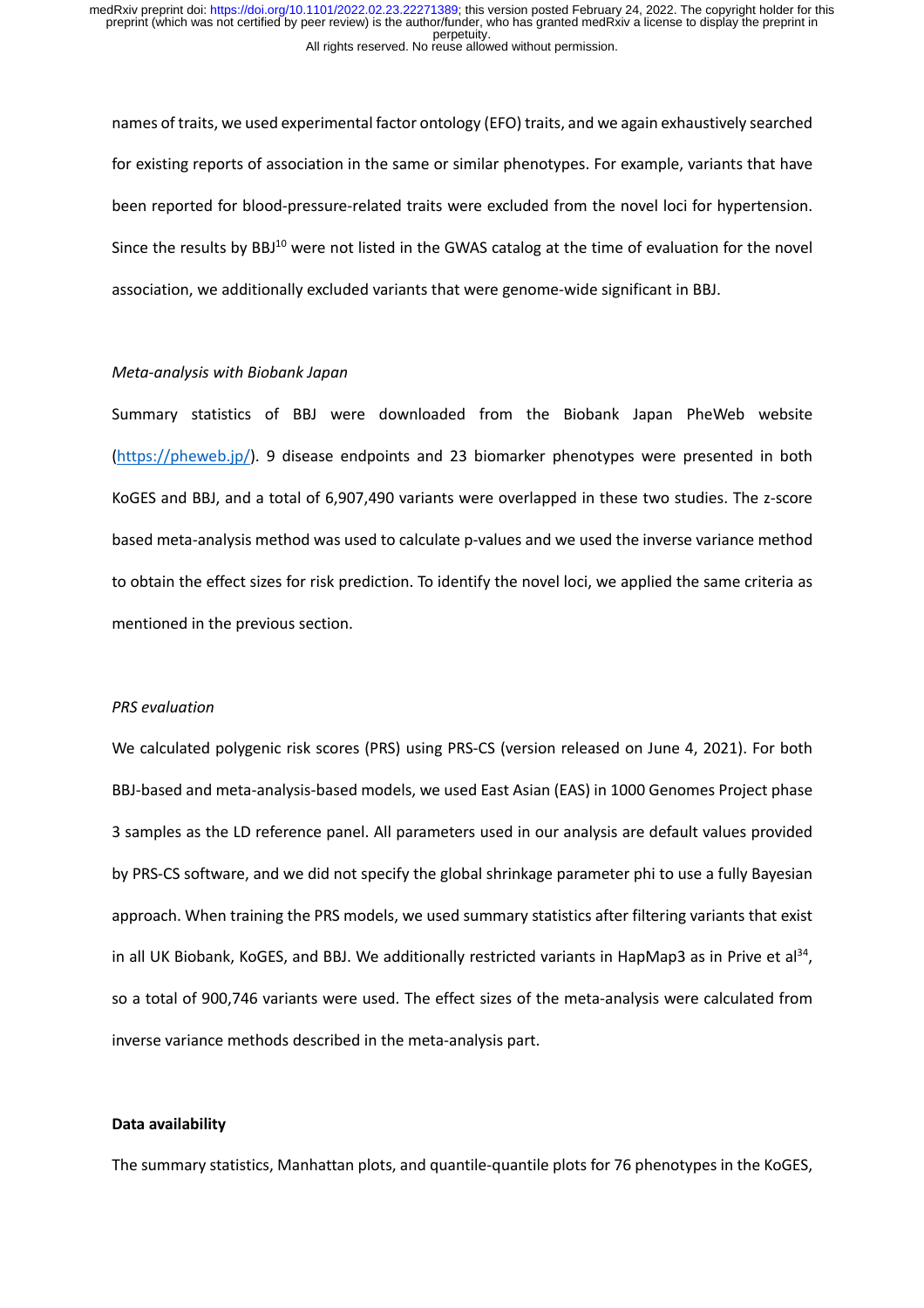32 phenotypes in the meta-analysis are available for public download at https://koges.leelabsg.org.

BBJ summary statistics used in this study were downloaded from the following: https://pheweb.jp/.

## **Code availability**

We used publicly available software for the analyses.

SAIGE: https://github.com/weizhouUMICH/SAIGE

POLMM: https://github.com/WenjianBI/POLMM

SPACox: https://github.com/WenjianBI/SPACox

TAPE: https://github.com/styvon/TAPE

LDSC: https://github.com/bulik/ldsc

FUMA: https://fuma.ctglab.nl/

PRS-CS: https://github.com/getian107/PRScs

PLINK2: https://www.cog-genomics.org/plink/2.0/

gwasrapidd: https://github.com/ramiromagno/gwasrapidd

# **Acknowledgements**

This research was supported by Brain Pool Plus (BP+, Brain Pool+) Program through the National Research Foundation of Korea (NRF) funded by the Ministry of Science and ICT (2020H1D3A2A03100666). Data in this study were from the Korean Genome and Epidemiology Study (KoGES; 4851-302), National Research Institute of Health, Centers for Disease Control and Prevention, Ministry for Health and Welfare, Republic of Korea. UK Biobank data were accessed under the accession number UKB: 45227. We thank Dr. Cristen Willer for the constructive comments and suggestions.

# **Author contributions**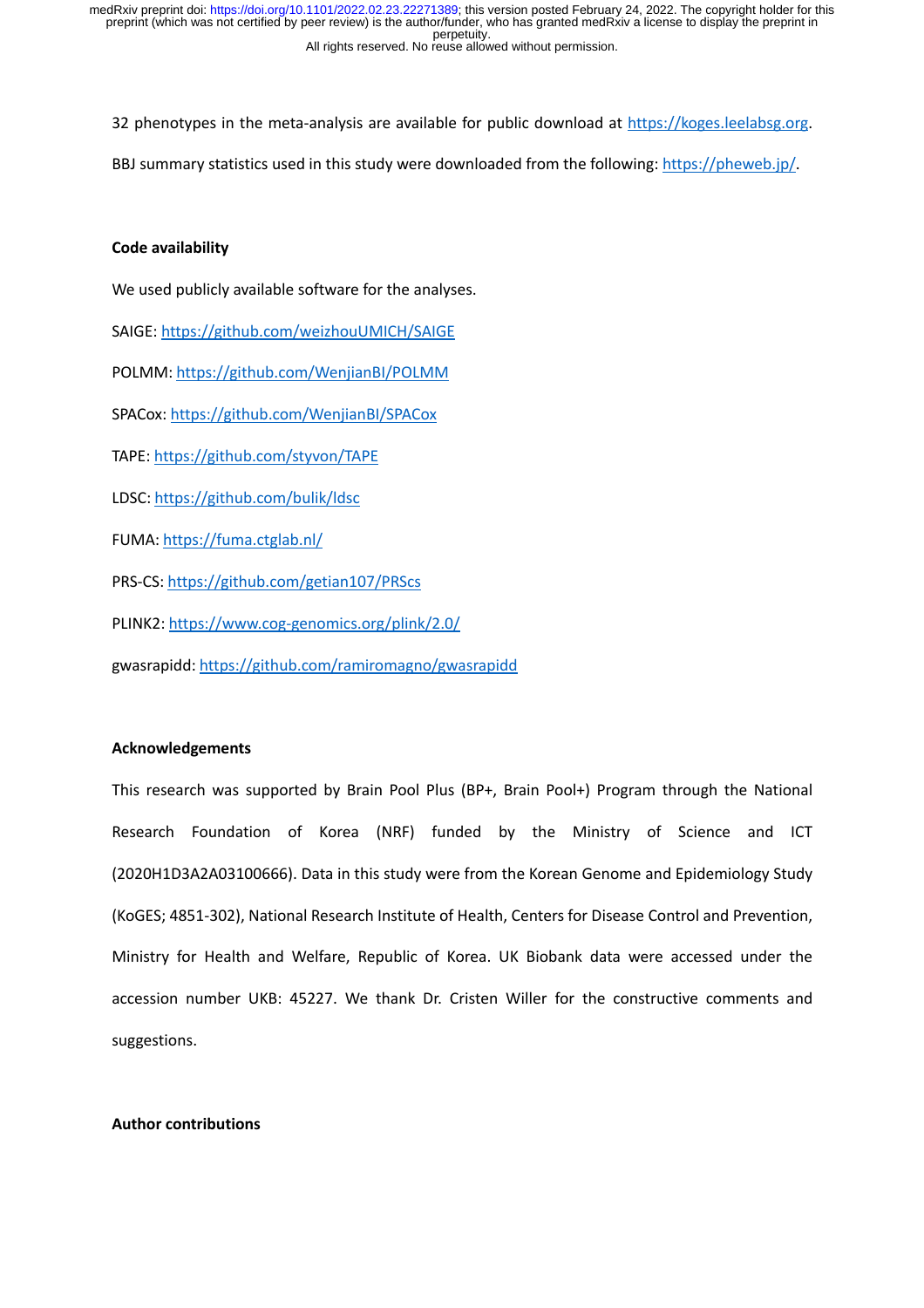K.N. and S.L. designed the experiments. K.N., J.K., and S.L. analyzed the KoGES data. K.N. and S.L. wrote

the manuscript. All authors reviewed and approved the final version of the manuscript.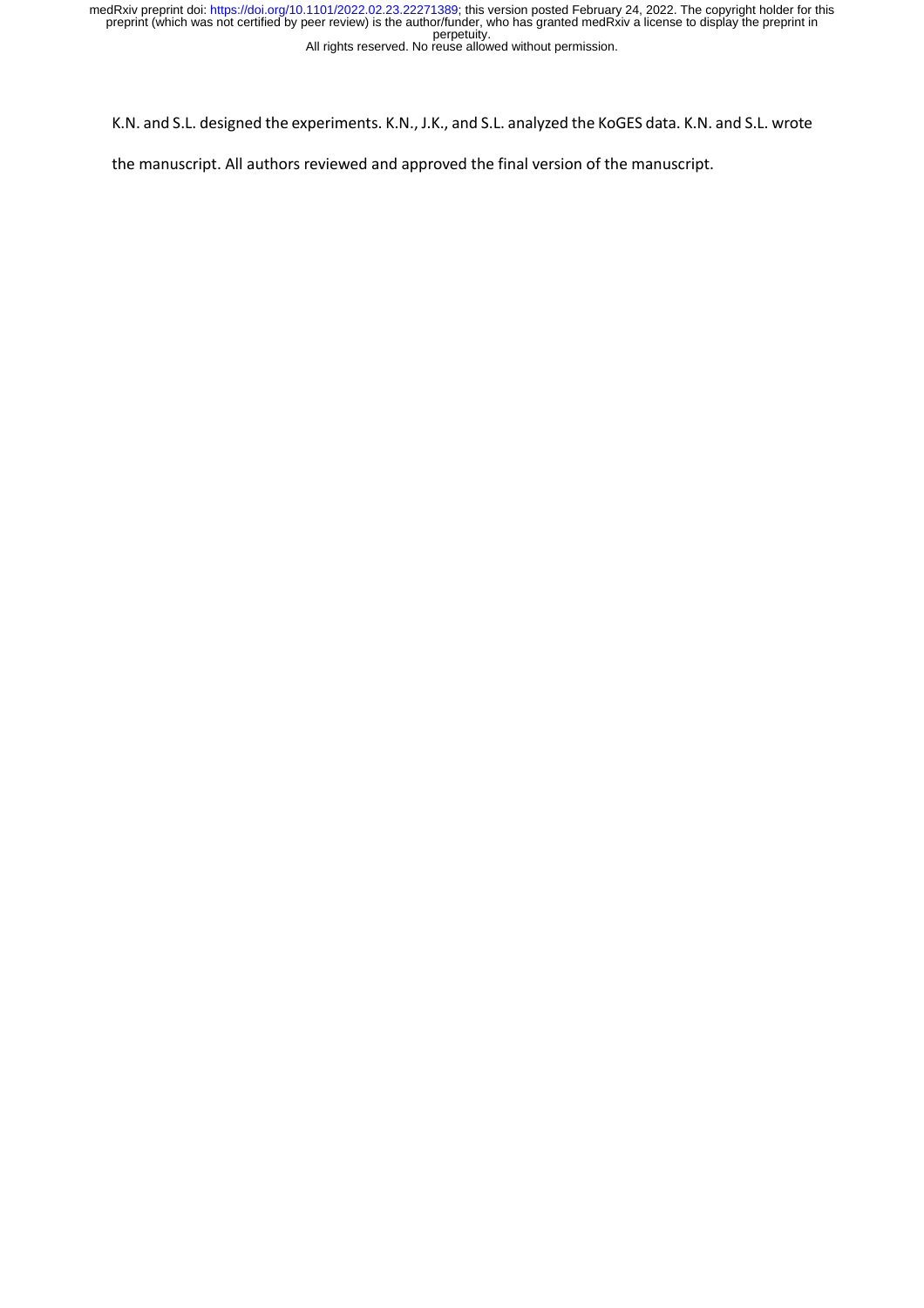All rights reserved. No reuse allowed without permission.



# **Figure 1.** Overview of the KoGES data and our study

KoGES data consists of three cohorts: community-based, the urban, and the rural cohort. Participants in KoGES are recruited from the national health examinee registry, age  $\geq$  40 at baseline. The sample size in the figure indicates the number of samples for which both genotype (after QC) and baseline assessment data exist.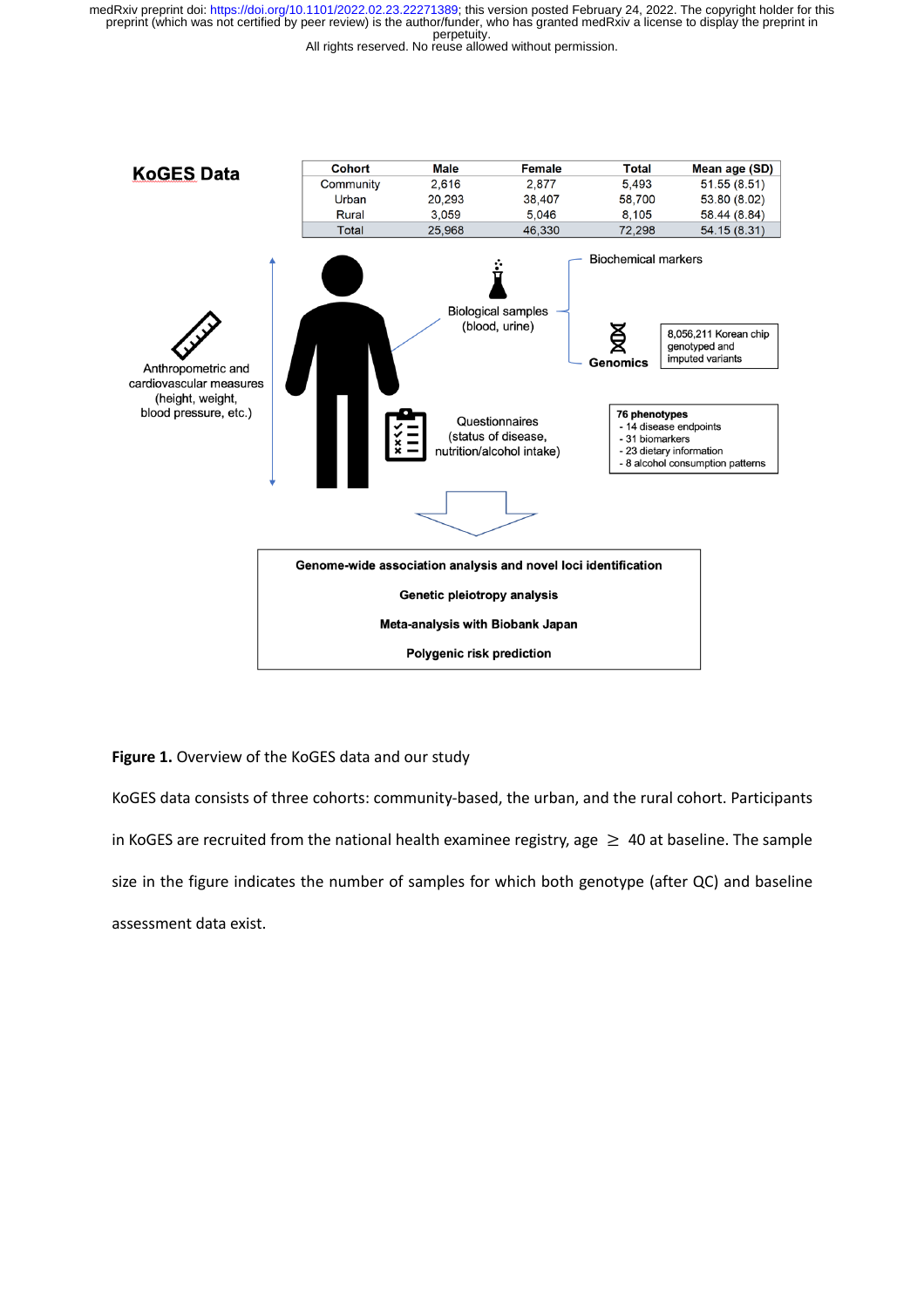



**Figure 2.** Manhattan plot with the y-axis being the number of significantly associated ( $p < 5 \times 10^{-8}$ ) traits per gene for 76 traits in KoGES data. To avoid double-counting the associations in the same phenotypes, results from SPACox and TAPE were excluded when counting the number of significant associations.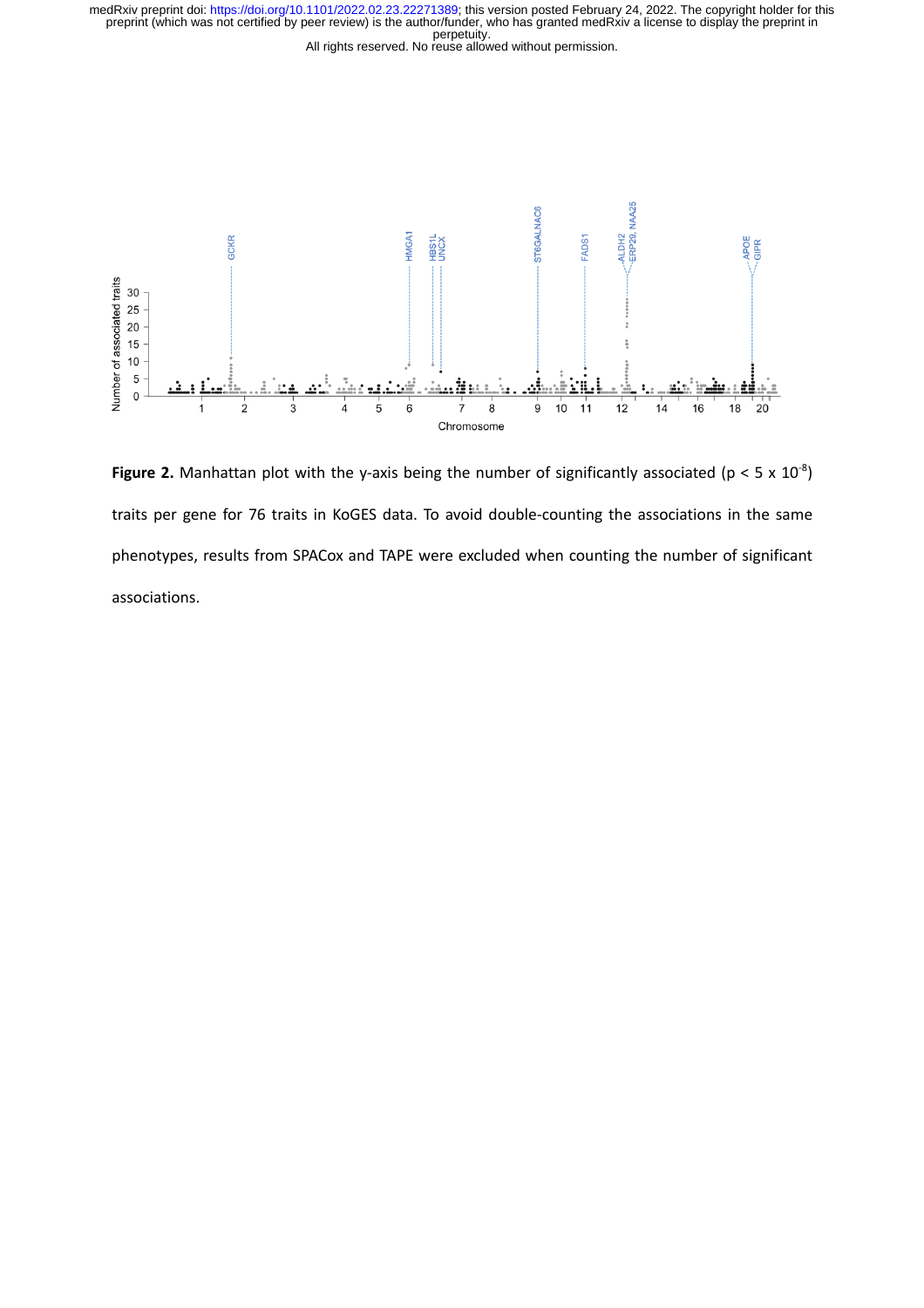All rights reserved. No reuse allowed without permission.



**Figure 3.** Number of significant associations identified in the KoGES and BBJ meta-analysis. Black dots indicate significance in the analysis.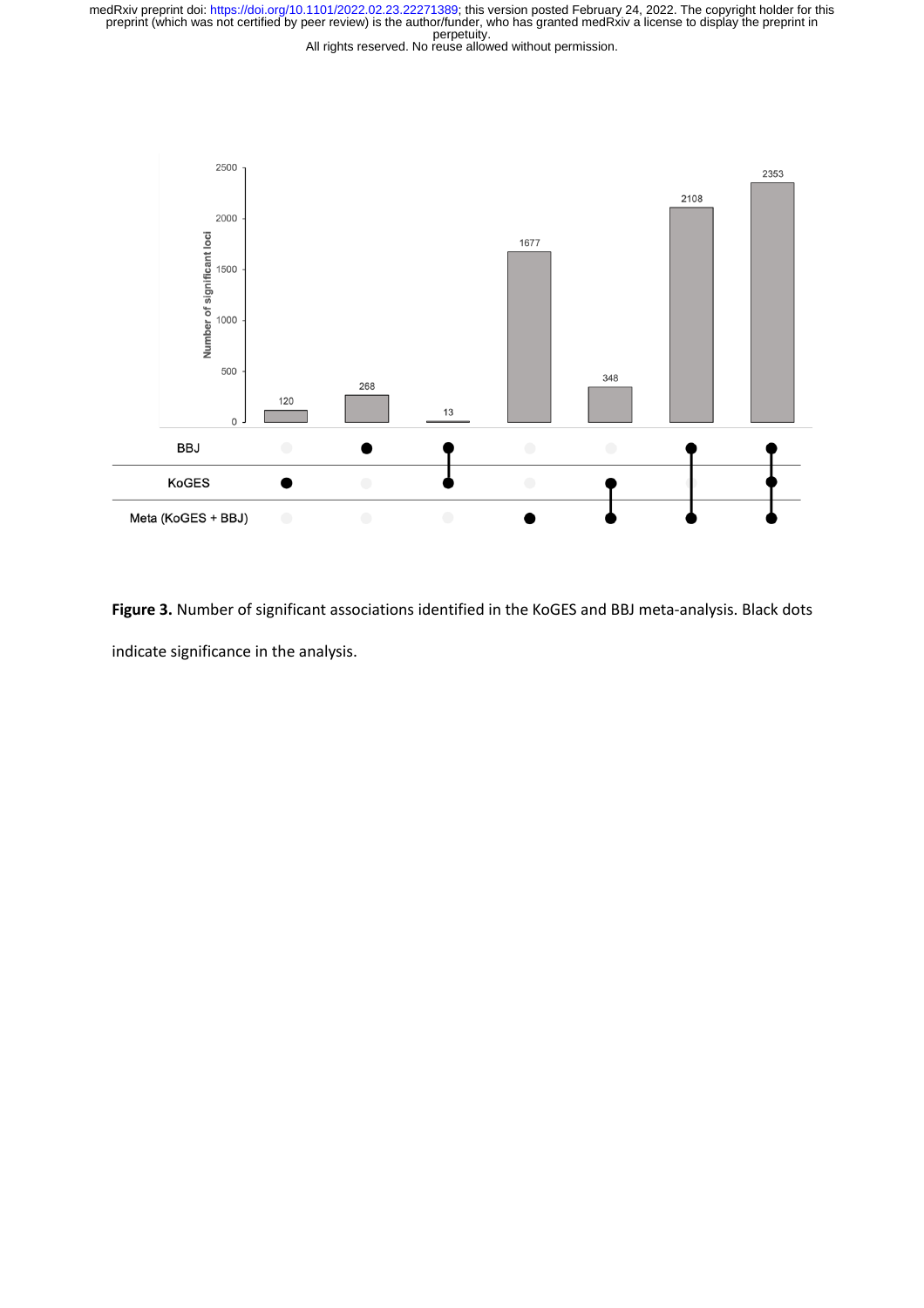All rights reserved. No reuse allowed without permission.

# **References**

- 1. Sudlow, C. *et al.* UK biobank: an open access resource for identifying the causes of a wide range of complex diseases of middle and old age. *PLoS Med* **12**, e1001779 (2015).
- 2. Bycroft, C. *et al.* The UK Biobank resource with deep phenotyping and genomic data. *Nature* **562**, 203- 209 (2018).
- 3. FinnGen. FinnGen Documentation of R5 release. (2021).
- 4. Visscher, P.M. *et al.* 10 Years of GWAS Discovery: Biology, Function, and Translation. *Am J Hum Genet* **101**, 5-22 (2017).
- 5. Tam, V. *et al.* Benefits and limitations of genome-wide association studies. *Nat Rev Genet* **20**, 467-484 (2019).
- 6. Peterson, R.E. *et al.* Genome-wide Association Studies in Ancestrally Diverse Populations: Opportunities, Methods, Pitfalls, and Recommendations. *Cell* **179**, 589-603 (2019).
- 7. Martin, A.R. *et al.* Clinical use of current polygenic risk scores may exacerbate health disparities. *Nature Genetics* **51**, 584-591 (2019).
- 8. Akiyama, M. *et al.* Genome-wide association study identifies 112 new loci for body mass index in the Japanese population. *Nat Genet* **49**, 1458-1467 (2017).
- 9. Kanai, M. *et al.* Genetic analysis of quantitative traits in the Japanese population links cell types to complex human diseases. *Nat Genet* **50**, 390-400 (2018).
- 10. Sakaue, S. *et al.* A cross-population atlas of genetic associations for 220 human phenotypes. *Nat Genet* **53**, 1415-1424 (2021).
- 11. Chen, C.-Y. *et al.* Analysis across Taiwan Biobank, Biobank Japan and UK Biobank identifies hundreds of novel loci for 36 quantitative traits. *medRxiv* (2021).
- 12. Bi, W., Fritsche, L.G., Mukherjee, B., Kim, S. & Lee, S. A Fast and Accurate Method for Genome-Wide Time-to-Event Data Analysis and Its Application to UK Biobank. *The American Journal of Human Genetics* **107**, 222-233 (2020).
- 13. Moon, S. *et al.* The Korea Biobank Array: Design and Identification of Coding Variants Associated with Blood Biochemical Traits. *Sci Rep* **9**, 1382 (2019).
- 14. Zhou, W. *et al.* Efficiently controlling for case-control imbalance and sample relatedness in large-scale genetic association studies. *Nature Genetics* **50**, 1335-1341 (2018).
- 15. Bi, W. *et al.* Efficient mixed model approach for large-scale genome-wide association studies of ordinal categorical phenotypes. *The American Journal of Human Genetics* **108**, 825-839 (2021).
- 16. Bulik-Sullivan, B.K. *et al.* LD Score regression distinguishes confounding from polygenicity in genomewide association studies. *Nature Genetics* **47**, 291-295 (2015).
- 17. Bulik-Sullivan, B. *et al.* An atlas of genetic correlations across human diseases and traits. *Nature Genetics* **47**, 1236-1241 (2015).
- 18. Zhuang, Y. *et al.* Incorporating family disease history and controlling case-control imbalance for population based genetic association studies. *medRxiv* (2021).
- 19. Watanabe, K., Taskesen, E., van Bochoven, A. & Posthuma, D. Functional mapping and annotation of genetic associations with FUMA. *Nat Commun* **8**, 1826 (2017).
- 20. Masotti, M., Guo, B. & Wu, B. Pleiotropy informed adaptive association test of multiple traits using genome-wide association study summary data. *Biometrics* **75**, 1076-1085 (2019).
- 21. Saykally, J.N., Dogan, S., Cleary, M.P. & Sanders, M.M. The ZEB1 transcription factor is a novel repressor of adiposity in female mice. *PLoS One* **4**, e8460 (2009).
- 22. Grewal, T., Enrich, C., Rentero, C. & Buechler, C. Annexins in Adipose Tissue: Novel Players in Obesity. *Int J Mol Sci* **20**(2019).
- 23. Watanabe, T. *et al.* Annexin A3 as a negative regulator of adipocyte differentiation. *J Biochem* **152**, 355- 63 (2012).
- 24. Xu, J., Xu, Y., Xu, Y., Yin, L. & Zhang, Y. Global inactivation of carboxylesterase 1 (Ces1/Ces1g) protects against atherosclerosis in Ldlr (-/-) mice. *Sci Rep* **7**, 17845 (2017).
- 25. Ge, T., Chen, C.Y., Ni, Y., Feng, Y.A. & Smoller, J.W. Polygenic prediction via Bayesian regression and continuous shrinkage priors. *Nat Commun* **10**, 1776 (2019).
- 26. Kichaev, G. *et al.* Leveraging Polygenic Functional Enrichment to Improve GWAS Power. *Am J Hum Genet* **104**, 65-75 (2019).
- 27. Feitosa, M.F. *et al.* Novel genetic associations for blood pressure identified via gene-alcohol interaction in up to 570K individuals across multiple ancestries. *PLoS One* **13**, e0198166 (2018).